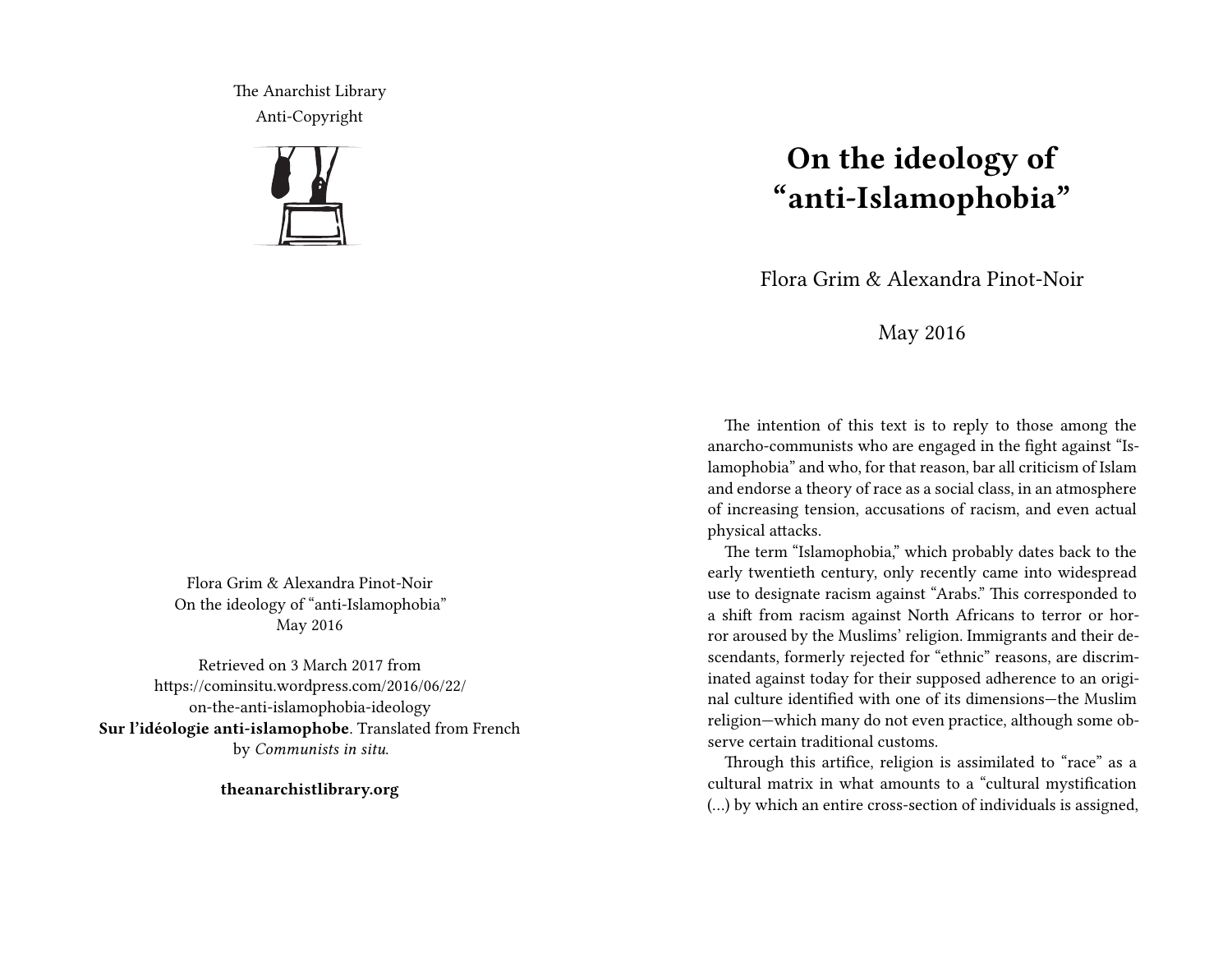on the basis of their origin or physical appearance, to the category of 'Muslims,' silencing any criticism of Islam, which is perceived, not as a critique of religion, but directly as a manifestation of racism."<sup>1</sup> While Claude Guillon sees "contempt" in this "antiracism of idiots,"<sup>2</sup> we mainly recognize the specter haunting the left—third-worldism. According to this ideology, which entails uncritical support of the "oppressed" against their "oppressor," those who saw the "colonized" as the exploited people par excellence during the Algerian war unconditionally supported the NLF. Or take the Vietnam committees during the Vietnam war, for whom denunciation of the Americans meant supporting the Viet Minh and the politics of Ho Chi Minh, chanting his name and waving his picture at every demonstration. This scenario was repeated with the Iranian revolution in 1979 and with the pro-Palestinians. Today, taking the Kurds' defense usually implies supporting the PKK and waving Oçalan's picture. Such was the process by which, little by little, the third-worldist perspective abandoned the proletariat as revolutionary subject and replaced it with the colonized, then the immigrant, the descendant of immigrants… and finally the believer. While at first, thirdworldism promoted cultural relativism, its successors adopted culturalism, which posits cultural differences to explain social relationships. SOS Racisme's great manipulation in the 1980s made this shift a doctrine that ultimately engendered all the excesses we're witnessing today, in particular the Muslim identity assigned to "Arab" immigrants and their descendants as a whole.

Interestingly, the culturalist ideology assumed by part of the left became, after 1968, the angle of attack for one of the

 $<sup>1</sup>$  Cassandre, "Nos 'révolutionnaires' sont des gens pieux," see the Rav-</sup> age Editons blog (in French), https://ravageeditions.noblogs.org/

<sup>2</sup> Claude Guillon, "Et Dieu créa l'islamophobie," see his blog Lignes de Force (in French), https://lignesdeforce.wordpress.com/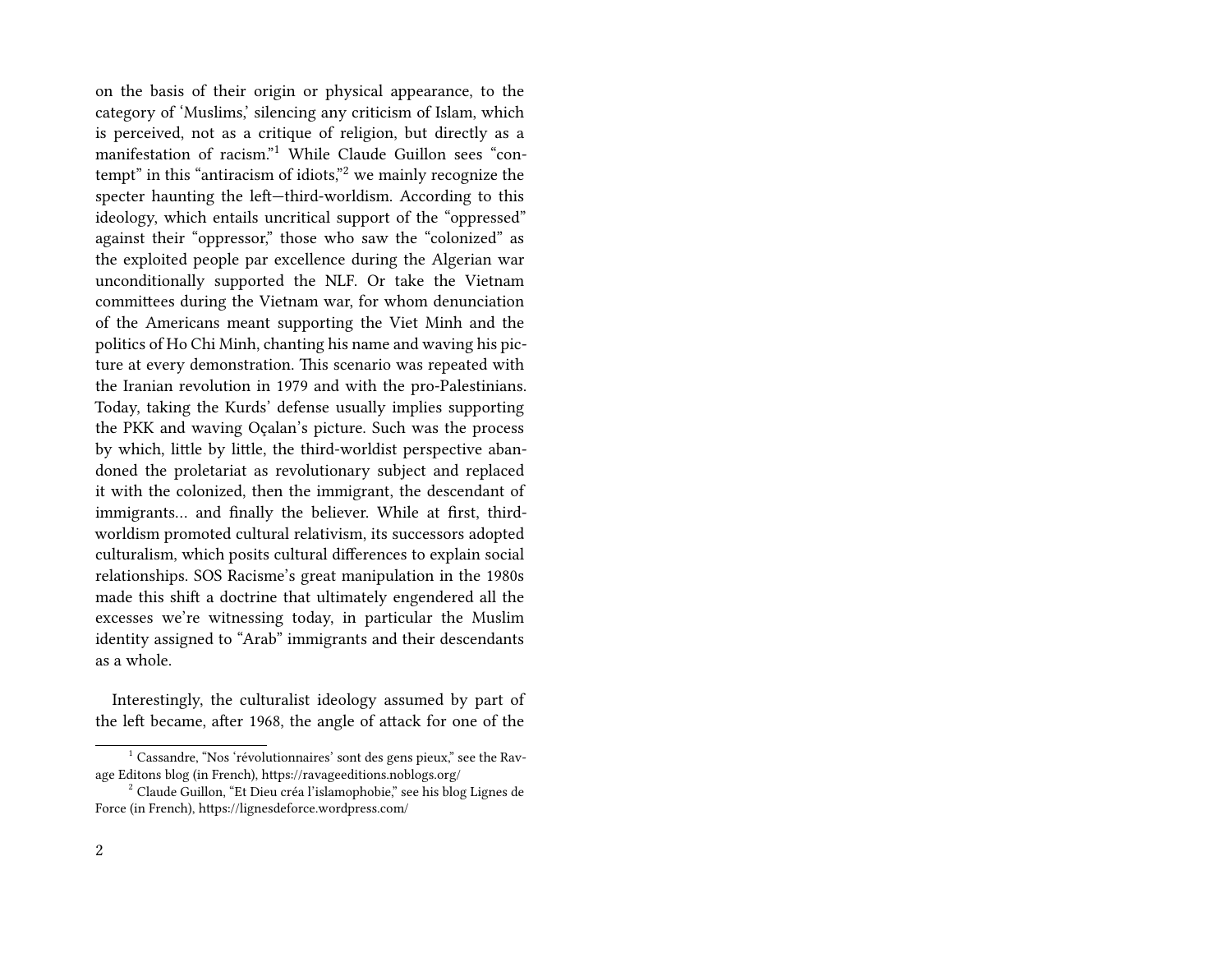far-right currents—the New Right. The latter's rejection of immigration no longer reflected biological racism but rather the concept of identity construction based on a view of societies frozen in ancient traditions and the need to maintain homogeneous cultures to ensure social peace. In the imaginings of neorightists—for whom there are ethno-cultural but not class conflicts—North Africans are affiliated with Muslim culture and as such must remain in their native country and live there together according to their traditions! The New Right's leader Alain de Benoist goes so far as to defend third-worldist, anti-imperialist struggles and deny the racist character of his "defense of European identity." A similar change has in recent years affected the racist discourse of another far-right party seeking respectability; the National Front (FN) borrowed certain aspects of the New Right's rhetoric: the problem is no longer "immigrants" but "Muslims."

This is how two sides, in theory radically opposed to each other, end up advocating identity politics according to which all immigrants or descendants of immigrants from any North African (or other "Arab") country must consider themselves Muslims, absurdly labeled "French people of Muslim origin." Hence disregarding the fact that they are discriminated against not because they practice or allegedly practice a given religion, but because they are migrant workers or children of migrants. The issue at stake is not identity but class. The so-called "Muslim origin" which makes North African atheists' blood boil is merely a social stigma disguised as a cultural stigma. The State and the media know what they're doing when they turn the "Muslim"–obviously Islamist (and anything from moderate to radicalized)–into the new characterization of a member of the dangerous class<sup>3</sup>.

<sup>&</sup>lt;sup>3</sup> Louis Chevallier, famous bourgeois, but nevertheless fascinating, historian, Classes Laborieuses, Classes Dangereuses, Perrin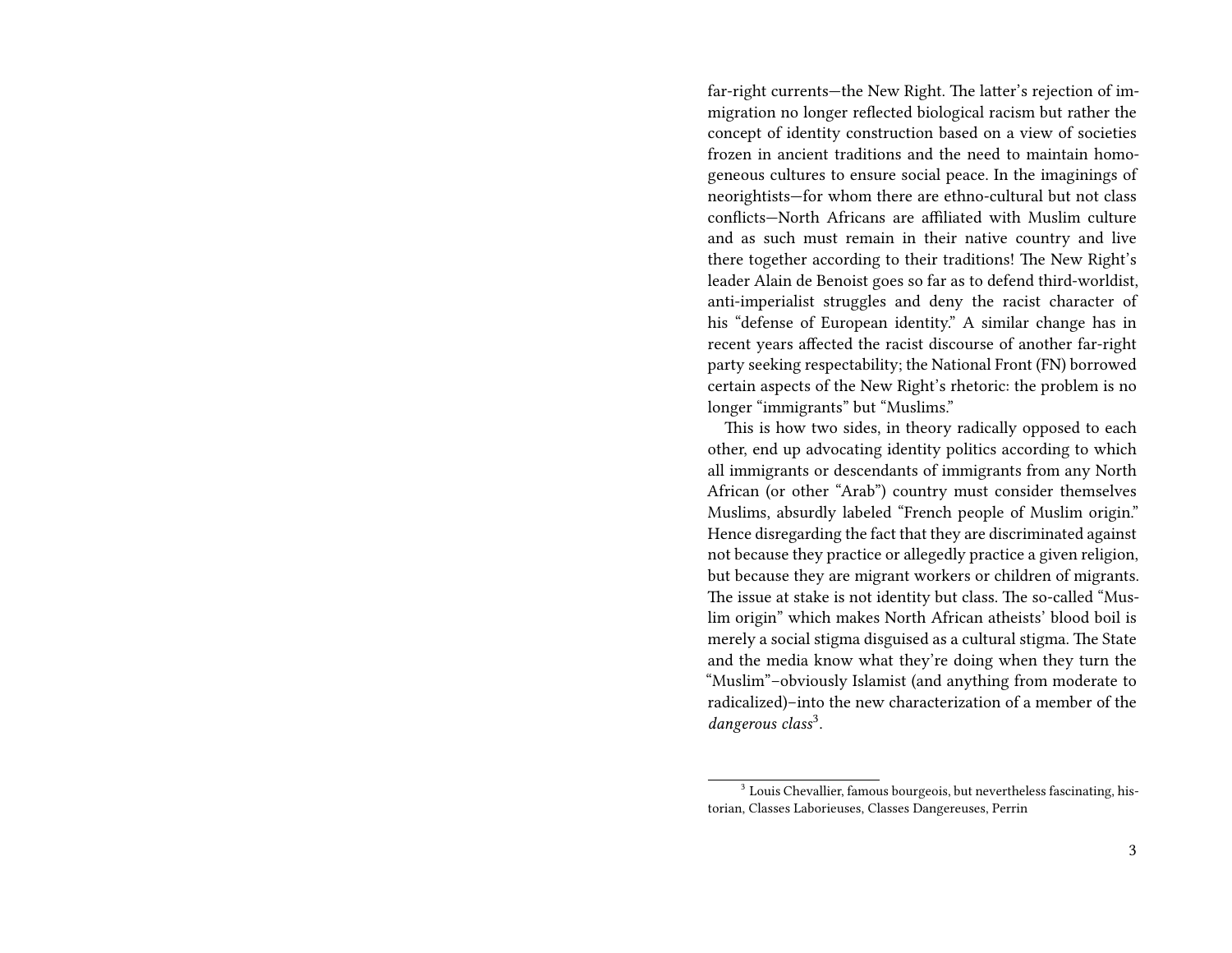On these foundations, the identity-based anti-islamophobia ideology is linked, even by certain Marxists, with the concept of "social race," an academic fantasy recently imported from the US which attempts to transplant on this side of the Atlantic the racial, communitarian model of the American society. This "racialist"<sup>4</sup> conception which claims to create "race" as a new class in fact only serves to conceal or even deny the real capitalist social relation: exploitation of proletarians, all proletarians, whatever their origin, skin color, religion or personal customs and beliefs. Its justification lies in the supposedly indispensable role racism played in capitalist development as the underlying reason for colonialism. In reality, the ruling class has always used the strategy of assigning an inferior status to all oppressed, whatever their supposed "race." Successively, serfs, poor peasants, slaves and then workers were held in their lowly station and prevented from expressing themselves or getting an education on grounds that they were too stupid or ignorant and belonged to an inferior category. It is worth recalling that the British unrelentingly colonized and plundered the Irish, and the Russians, the Ukrainians, without in either case needing such justification. Indeed, plundering and colonization in general, like exploitation itself, do not require any excuses.

However, racism does undeniably exist, and one of its manifestations is the rejection of poor immigrant "Muslims." The anti-Islam discourse of the FN, the Bloc Identitaire and Pegida is merely the tree hiding the forest: these groups are nothing but racists clamoring for immigrants to go home. They probably see the cultural argument as somehow more respectable than the old racist crap involving supposedly innate traits (Blacks are like this, Arabs are like that, etc.). These movements' strategy also enables them to cast a wider net,

We have a final point to make: there are just two classes, capital and labor. Even though some members of the exploited class are more exploited than others due to their gender or origin, they do not constitute a class but are segments of it created by the ruling and exploiting class. Bourgeois thinking, whatever political guise it assumes, seeks to contain social struggles by dividing the proletariat and fostering competition among workers. Division only undermines the working class' ability to struggle and segmentation is a good way of dividing it; the capitalist class can then pit workers against each other, especially in times of crisis. Racism cannot be fought by anti-racism but by class struggle. For those who've reached the point where "thinking in terms of race becomes an inescapable necessity" and "refusal of this vocabulary and what it implies will systematically be construed as blindness or even denial and should be blamed accordingly,"<sup>9</sup> people who, like us, don't share that vision are racists. That's a conclusion we have a little trouble swallowing!

<sup>&</sup>lt;sup>4</sup> Term borrowed from the authors of "Tiens ça glisse," see blog http:/ /racialisateursgohome.noblogs.org, which calls "racialization any analysis contributing to the development or dissemination of a theory of race"

<sup>&</sup>lt;sup>9</sup> "Tiens ça glisse," see footnote 4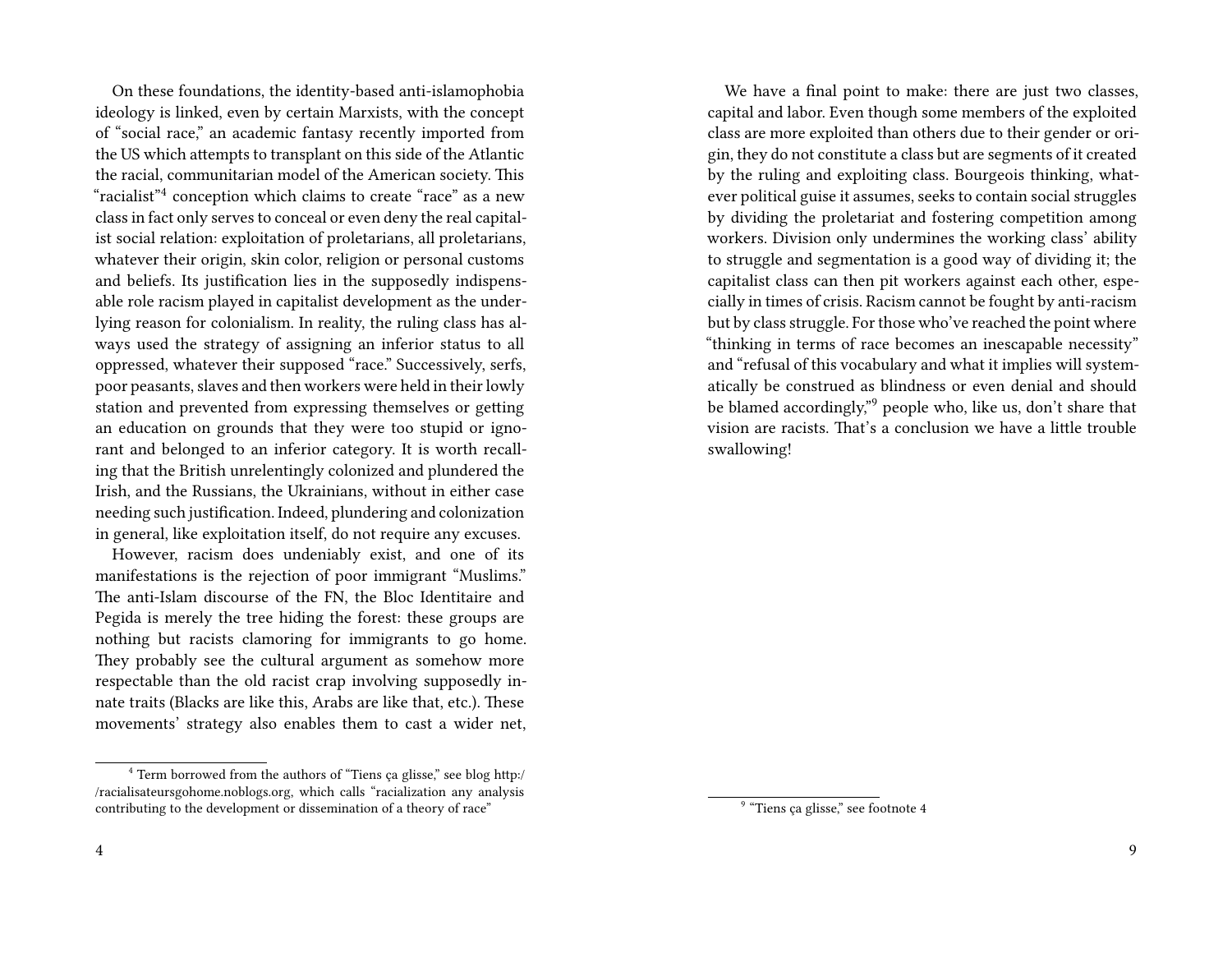tion, the Salafists succeeded in setting up networks of mutual economic assistance.

We must not to lose sight of this role played by religions. "A religion is actually a set of metaphysical beliefs possessing very specific, inherent rules of life based on tradition and morality, to which the individual must adhere. This is a social relationship, a form of obedience training imposed on each individual and on the masses as a whole. Its functions include justifying the ruling power, guaranteeing tradition and the established order and, more generally, ensuring a degree of social 'pacification.' This is achieved through an organicist interpretation of society, a glorification of hierarchy, and the rejection of individual autonomy. In addition, religion often serves to redirect conflictual social situations towards fictitious objectives or to curb them by holding out the possibility of paradise in the future… paradise, that sorry lie guaranteeing peace for the powerful here and now. By offering hope in transcendence, religion stifles most of the exploited class's revolutionary upsurges here below and right now. Bakunin's fine phrase, 'If God really existed, it would be necessary to abolish Him,' puts the finger on the real problem with religion: the notion of divinity is the conceptual basis of authority, and its complement, faith, that of submission to bondage."<sup>8</sup>

While faith and metaphysical questioning are personal affairs, and struggling alongside someone who claims to be a believer may not pose the slightest problem, we want to be able to declare loud and clear that we are atheists. Our political positions are inseparable from our avowed atheism and criticism of all religions, and we intend to exercise freely not only blasphemy but denunciation, at the very least, of coercive, mutilating or humiliating religious and/or traditional practices, and of the inferior status assigned to women by all monotheistic religions (As for the others, maybe on another occasion!).

especially by exploiting the genuine rise of radical Islam for their racist ends. They generally stick to such more honorable arguments as the defense of secularism or the fight against sexism, but they view immigration as the fundamental problem and consider all immigrants (poor, naturally) undesirable, whether they're Muslim or not.

Racism, like xenophobia, is a tool rulers use against the ruled. In the words of Fredy Perlman: "The American settler-invaders had recourse to an instrument that was not, like the guillotine, a new invention, but that was just as lethal. This instrument would later be called Racism, and it would become embedded in nationalist practice. (…) People who had abandoned their villages and families, who were forgetting their languages and losing their cultures, who were all but depleted of their sociability, were manipulated into considering their skin color a substitute for all they had lost." "Racism had initially been one among several methods of mobilizing colonial armies, and (…) it did not supplant the other methods but rather supplemented them."<sup>5</sup> By creating categories, divisions could be used to prevent or crush rebellions and social struggles. That was what the French government did in Algeria when it granted French citizenship to "indigenous Jews" in 1870 (Crémieux decree), arbitrarily separating them from "indigenous Muslims." Likewise in former Yugoslavia, "religious persuasion" was used to put down social struggles through the manufacturing of a nonexistent "Muslim nationality" to turn against each other people who had until then lived together.

As one would expect, racial divisions function most effectively during crises, when incomes plummet and jobs become scarce. The FN cultivated these issues to win over what used to be the Left's working-class strongholds. Even in periods of full

<sup>8</sup> Cassandre, op. cit.

<sup>&</sup>lt;sup>5</sup> Fredy Perlman, "The Continuing Appeal of Nationalism," https:// theanarchistlibrary.org/library/fredy-perlman-the-continuing-appeal-ofnationalism